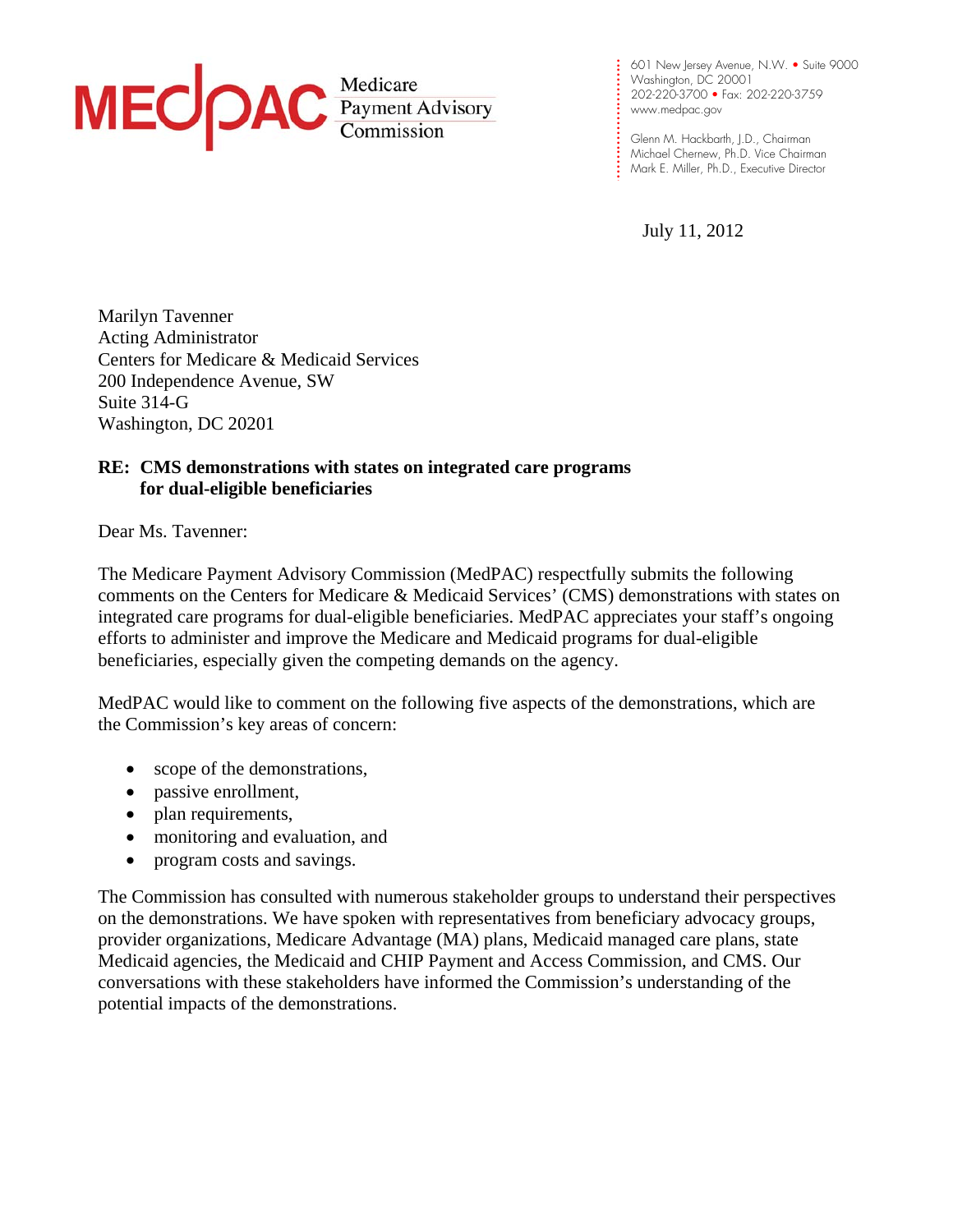Our comments apply to the financial alignment models and the state demonstrations to integrate care for dual-eligible individuals. Through the financial alignment models, CMS is collaborating with states to test two types of integrated care programs: a capitated model and a managed fee-forservice (FFS) model. These models are intended to align Medicare and Medicaid financing and coordinate care for dual-eligible beneficiaries. States can implement one or both models. Under the capitated model, CMS signs a three-way contract with a state and a health plan, and the health plan will receive a blended Medicare and Medicaid capitation rate. For the managed FFS model, states finance a care coordination program for dual-eligible beneficiaries. States can receive a retrospective performance payment if their managed FFS programs meet certain quality thresholds and if the programs result in Medicare savings net of the federal portion of any increased Medicaid costs. Under the state demonstrations to integrate care for dual-eligible individuals, CMS awarded 15 states contracts of up to \$1 million each to design a program that covers primary, acute, longterm care, and behavioral health. The contracts were awarded before announcement of the financial alignment models. It is likely that many of the 15 states will propose the capitated model or the managed FFS model, but the 15 states have the discretion to propose other models. To date, 26 states have posted demonstration proposals for comment on their state website or on the CMS website.

The Commission has been researching ways to improve care coordination for dual-eligible beneficiaries. Our work is focused on how to change and improve care for dual-eligible beneficiaries through integrated Medicare and Medicaid programs. Many dual-eligible beneficiaries have high levels of need for medical, long-term care, behavioral health, and/or social services. Dual-eligible beneficiaries may have to navigate more than one delivery system for their care and their care can be uncoordinated. Moreover, many dually eligible beneficiaries are unable to establish regular sources of care.

Given these concerns, we should be clear that the Commission supports the goals of the demonstrations and believes they provide an opportunity to learn more about how to improve care management and quality of care for dual-eligible beneficiaries. The Commission understands that the current Medicare FFS system fails some dual-eligible beneficiaries who do not get the care they need or who experience poor quality of care. However, the Commission has identified concerns with the demonstrations. The Commission's comments on the demonstrations are motivated by the desire to protect dual-eligible beneficiaries *–* the comments are not an endorsement of the status quo.

The Commission's ability to comment in a constructive way is complicated by the process CMS is pursuing. CMS has released statements and guidance about the demonstrations (e.g., plan standards, defining and sharing savings). However, the ultimate structure of the demonstration in any state will be the product of a negotiation between the state, the plans, and CMS. Therefore, even with CMS's published guidance, we are unable to judge the outcome of the process in any state. Even if the Commission agrees with CMS's stated guidelines, there is no assurance that the final structure of a demonstration within any given state will be fully consistent with CMS's guidelines. In that vein, many of the following comments may be viewed as the Commission's advice to CMS regarding its negotiations with the states and plans.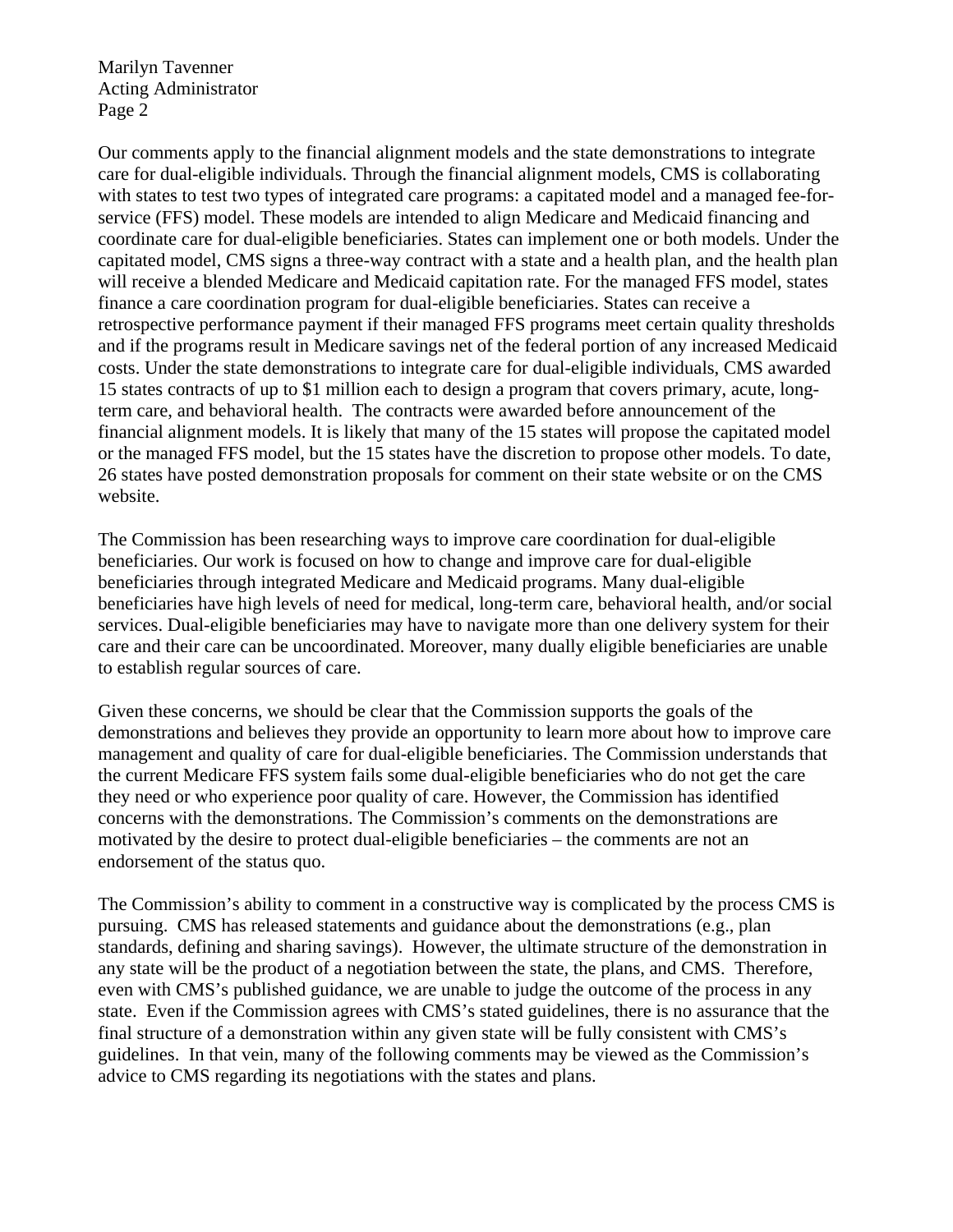## **Scope of the demonstrations**

Most states have proposed to enroll all or the majority of their fully dual-eligible beneficiaries into the demonstrations. If all of these state proposals are approved*,* approximately 3 million dual-eligible beneficiaries will be enrolled into the capitated model or the managed FFS model. This would mean that approximately 40 percent of all full-benefit dual-eligible beneficiaries will be enrolled in the demonstrations.<sup>a</sup> The states' proposed enrollment of 3 million exceeds CMS's stated target enrollment of 1-2 million beneficiaries.<sup>b</sup> The final enrollment in the demonstrations will ultimately be decided by CMS' negotiations with states and the timing of the implementation of the demonstrations.

The Commission believes the scope of the demonstrations as proposed is too broad. Even CMS's target enrollment represents a program change in the delivery and financing of Medicare benefits for dual-eligible beneficiaries rather than a demonstration designed to test new models.

The Commission also has several other concerns with the scope of the demonstrations:

- The Commission and others have documented that only a limited number of health plans have experience managing the full range of benefits (i.e. acute, long-term care, behavioral health) in a capitated environment for these complex populations (cognitively impaired, frail, physically or developmentally disabled).
- Not all demonstration plans may have the capacity to serve large numbers of dual-eligible beneficiaries that will be newly enrolled into the plan en masse at the beginning of the demonstration.
- The large scope could complicate winding down or terminating the demonstrations if, for example, they are shown to reduce quality of care. If the demonstrations are statewide and enroll all or most dual-eligible beneficiaries in a state, it may be difficult to transition beneficiaries out of the demonstration plans and back into FFS or other Medicare plans. This will be particularly problematic if there have been market changes as a result of the demonstrations, such as a reduced availability of MA dual-eligible special needs plans (D-SNPs) in a state or fewer Part D plans operating within a region. In addition, it may be difficult for large numbers of beneficiaries to re-establish their provider networks in Medicare FFS if the demonstrations are ended (a difficulty that beneficiaries who opt out may also face).
- There may not be sufficient numbers of dual-eligible beneficiaries in each state to serve as a comparison group during the evaluation of the demonstrations if most or all beneficiaries in a state are enrolled.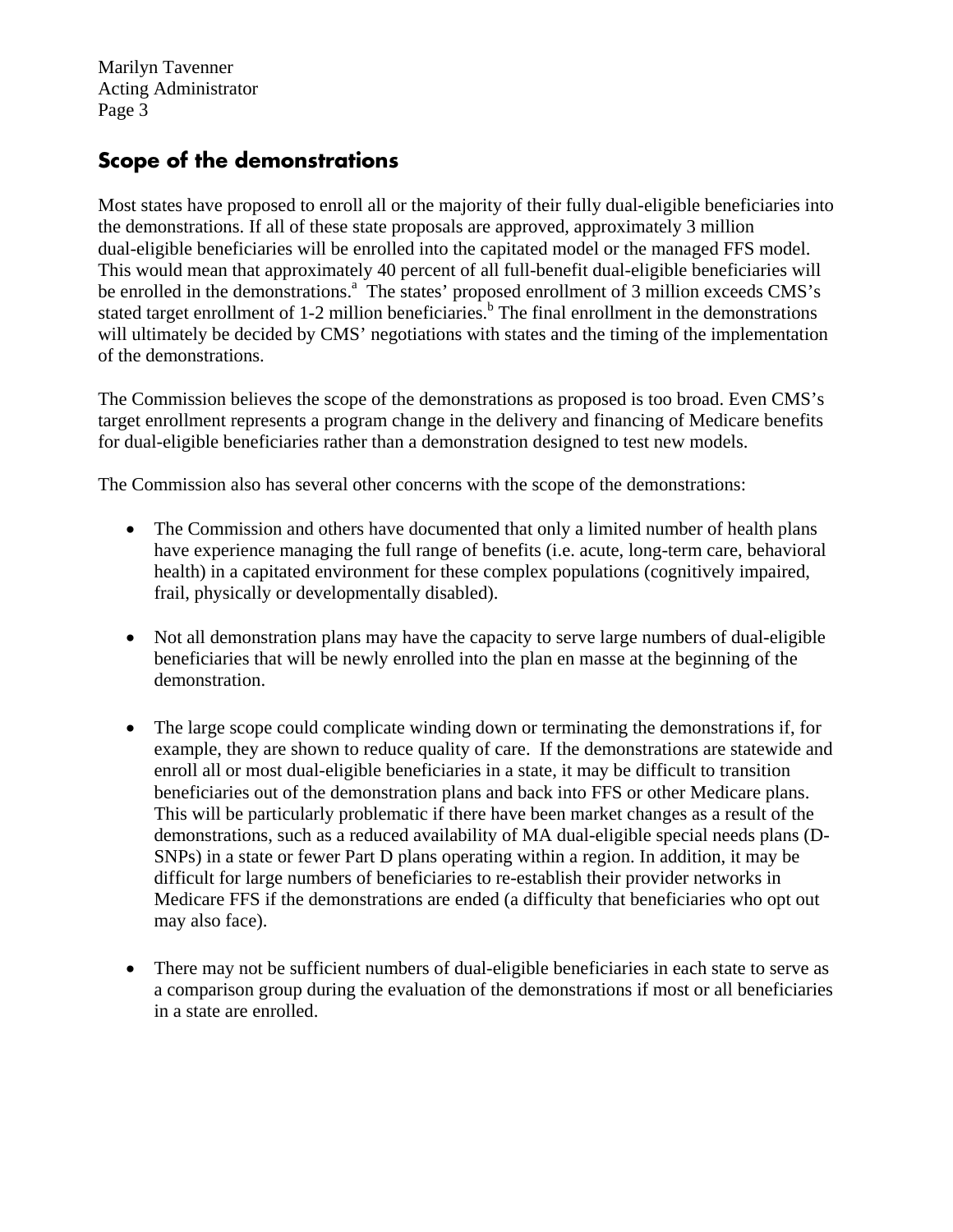> Finally, moving large numbers of beneficiaries into a new program creates a significant challenge if states are to fully monitor the program given the states' already limited resources.

We understand that one reason states are proposing to enroll most or all dual-eligible beneficiaries into the demonstrations is because these beneficiaries either currently are, or will be, mandatorily enrolled in Medicaid managed care plans for their Medicaid benefits. Nevertheless, these demonstrations would represent one of the largest single Medicare demonstrations, and the Commission believes that it is in the best interest of beneficiaries to test the demonstration models on a smaller scale within any given state.

In order to limit the scope, CMS should consider implementing demonstrations in only a few states*.* The criteria for choosing one state over another could involve the strength of a state's approach to beneficiary notification and opt out during passive enrollment; the level of state and health plan experience with dual-eligible populations, including providing the full range of care for these individuals; and the likelihood of credible savings to both Medicare and Medicaid.

By conducting the demonstrations in a limited number of states CMS could establish methodologically sound tests of key concepts without enrolling millions of beneficiaries. Perhaps one of the most important questions to be tested is whether private health plans will invest in the development of specialized delivery systems for patients with complex clinical and social needs if an appropriate payment method is offered. A sound test of the demonstration models requires a critical mass of potential enrollees in specified markets rather than much larger numbers of enrollees spread thinly over vast geographic areas. Therefore, within those states with approved demonstrations, enrollment could be concentrated in select markets. Within the participating markets, a large enough number of beneficiaries could be enrolled to test the critical concepts of the demonstration models. This approach to the scope would test the demonstration models while avoiding mass enrollment of dual-eligible beneficiaries into health plans with limited or no experience with this population, through passive enrollment methods that have not been widely tested for Medicare Part A and B benefits.

A second complementary strategy is to permit additional enrollment to occur if certain benchmarks are met. Benchmarks can include increased health plan experience and capacity, refinement of passive enrollment processes, high performance on monitoring and quality measures, and achievement of program savings.

## **Passive enrollment**

CMS proposes to use passive enrollment with an opt-out provision for the capitated model demonstrations. Under this enrollment strategy, beneficiaries will be assigned to a health plan through intelligent assignment unless the beneficiaries opt out of the demonstrations or proactively select a health plan. Intelligent assignment refers to the process of matching a beneficiary to a health plan based on information about a beneficiary's care needs (such as which heath plan has most of the beneficiary's providers in-network) rather than through random assignment.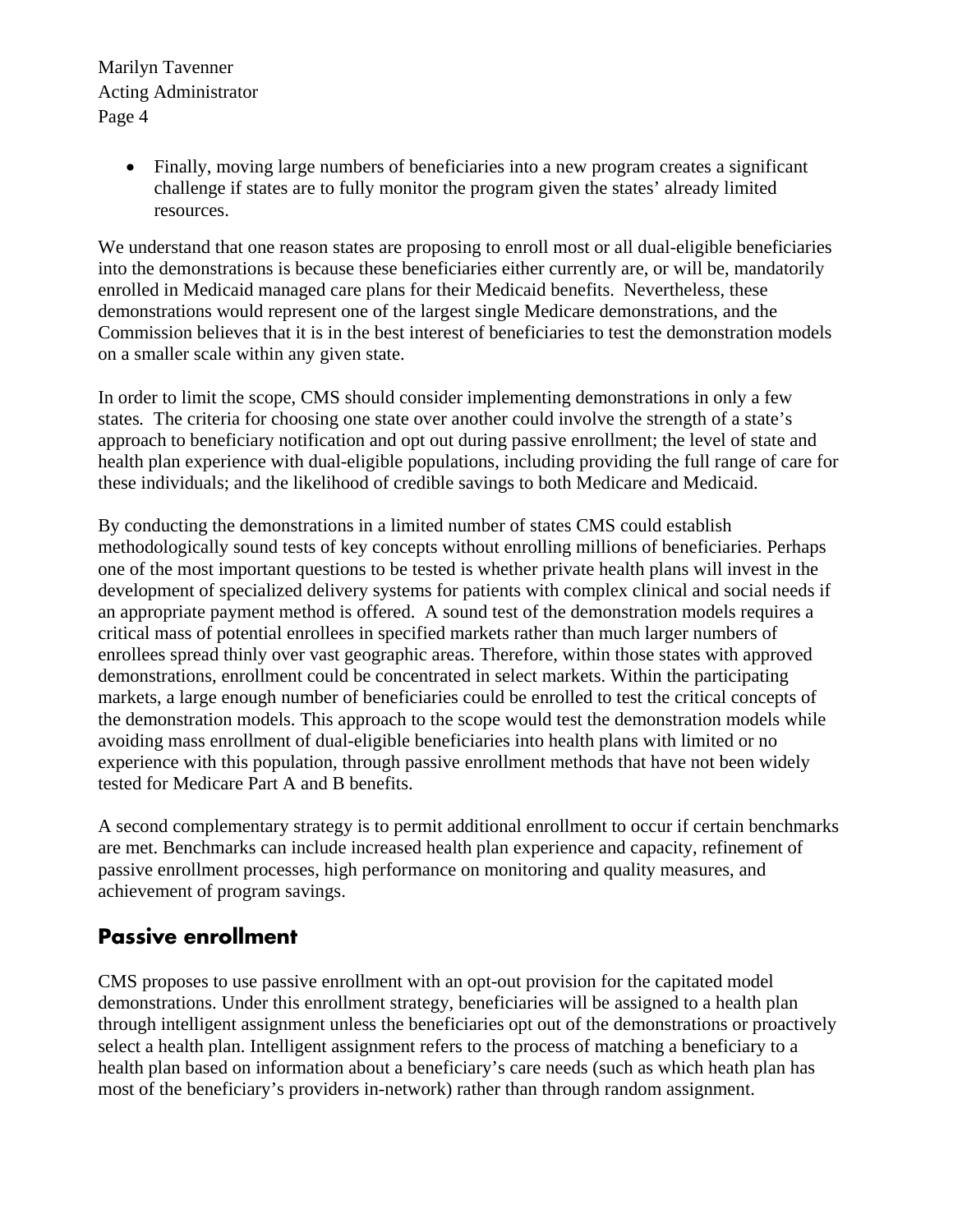The Commission supports the use of passive enrollment with opt-out under certain circumstances. This enrollment strategy is already used for the low income subsidy (LIS) population under the Part D drug benefit. Passive enrollment under Part D is not fully comparable because Part D covers only the drug benefit, and the demonstrations would cover the full range of Medicare and Medicaid benefits. That said, passive enrollment is one way to increase enrollment into integrated care programs, thereby encouraging investment in the necessary clinical infrastructure to care for complex, and vulnerable, patients. It can also create enough enrollment to conduct an evaluation and to achieve the critical mass for plans to assume full financial risk for all Medicare and Medicaid services. Additionally, the demonstrations can test the effectiveness of passive enrollment, particularly the challenges in informing complex subgroups of dual-eligible beneficiaries, such as individuals that are frail or cognitively impaired, about the demonstrations and their choices.

However, all beneficiaries should be notified and given the opportunity to opt out at multiple points in the process. Beneficiaries should first be notified and given the opportunity to opt out of the demonstrations before they are passively enrolled. Some dual-eligible beneficiaries and their caregivers are actively engaged in managing their care. These beneficiaries may have already established their "network" of providers within FFS and may choose to opt out of the demonstrations. Other beneficiaries may not have regular access to care in FFS. These individuals should be made aware of their choices, and that passive enrollment into a health plan which increases access to care and coordinates care would be to their benefit.

Moreover, CMS and the states should be cognizant of overlap between these demonstrations and other integrated care programs, as well as other CMS demonstrations. CMS and the states should also consider providing dual-eligible beneficiaries' with access to more than one program that could improve their quality of care. Beneficiaries who are already enrolled in integrated care programs, such as the Program of All-Inclusive Care for the Elderly (PACE), or other CMS demonstrations, such as the Accountable Care Organization demonstration, should not be disenrolled from the programs in order to be enrolled in one of the new demonstrations without a clear understanding of their choices. In addition, in each year of the demonstrations, beneficiaries should be notified and given the choice to enroll in PACE, another CMS demonstration, or any other options.

The Commission has identified strategies and beneficiary protections that could help CMS successfully implement passive enrollment with opt-out. We encourage CMS to incorporate the following strategies and beneficiary protections into the passive enrollment policy for every state demonstration:

 *Employ a multi-channel beneficiary education strategy*. CMS and the states should utilize an aggressive and multi-channel beneficiary education strategy. Prior to passive enrollment, beneficiaries should be notified through multiple ways and media about the demonstrations and how they can opt out or select an alternative health plan. Ways to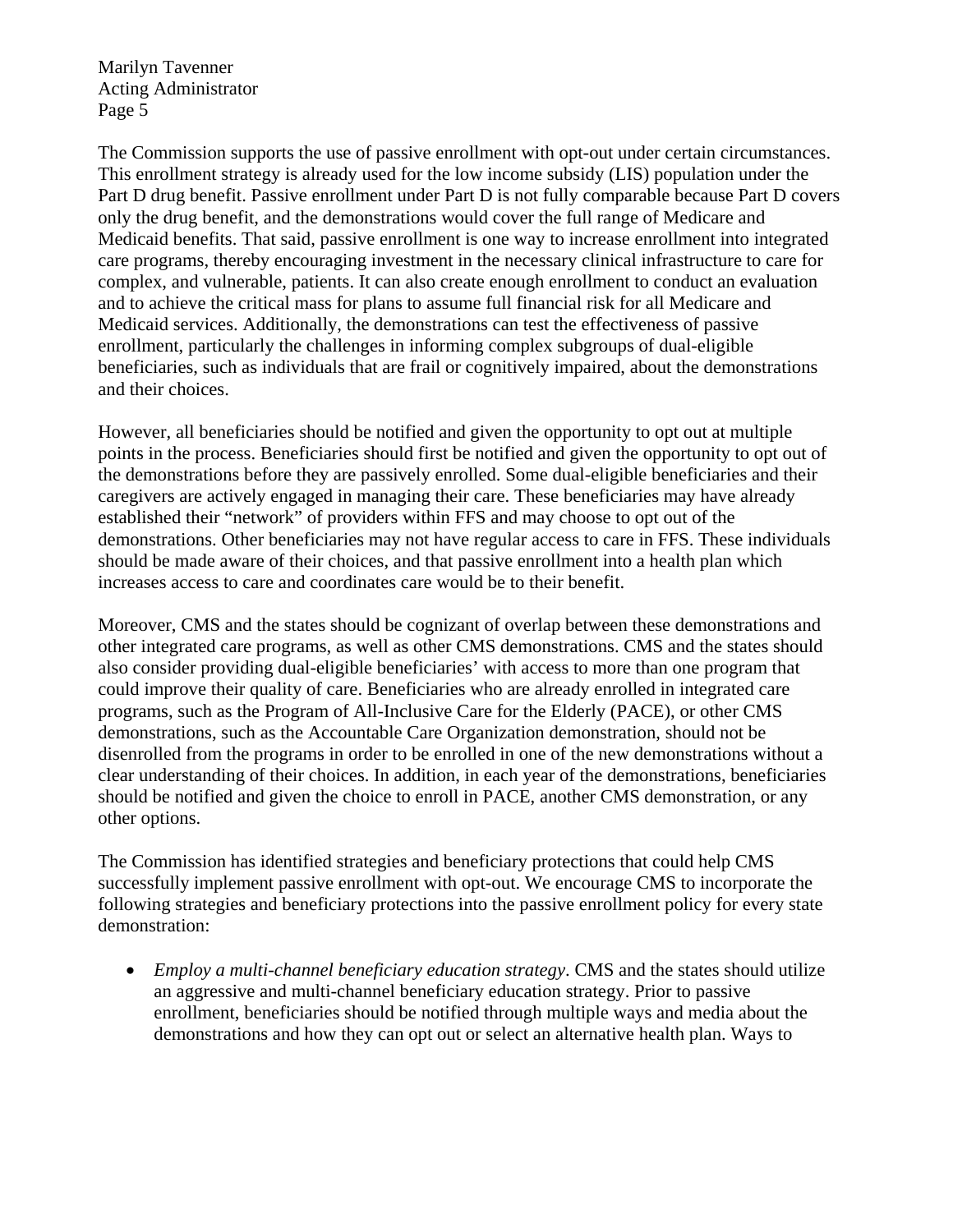> notify beneficiaries include letters, phone calls, notices in community publications, and outreach through community-based organizations. CMS and the states should be cognizant that some beneficiaries may be difficult to reach or may require more intensive outreach or in-person education.

- *Partner with independent third-party entities*. CMS and the states should also partner with independent third party entities to help beneficiaries make a decision and to facilitate passive enrollment. Community-based organizations, such as Area Agencies on Aging, could have face-to-face conversations with interested beneficiaries and their family members about their choices. CMS and the states could also contract with an independent third-party broker to facilitate enrollment. The brokers could be required to refer beneficiaries to community-based organizations for advice about their choices.
- *Conduct outreach to beneficiaries' current providers*. CMS and the states should educate beneficiaries' existing providers about the demonstrations before their patients are enrolled. It will be important for providers to be aware of the upcoming change to their patients' Medicare and Medicaid services. Outreach to providers before their patients are enrolled could also secure provider buy-in to the demonstrations and to any new care management arrangements that will affect them during the demonstrations. This outreach could also be used to help plans identify key providers for the dual-eligible beneficiaries.
- *Require plans to contact and assess beneficiaries shortly after enrollment*. CMS and the states should require the demonstration plans to contact beneficiaries and conduct a comprehensive assessment of their care needs shortly after enrollment. This is necessary for the plans to develop and implement a care plan for each enrollee. Before a beneficiary's new care plan is implemented, the beneficiary should still have access to his or her former providers, care plans, and prescription drugs.
- *Require plans to arrange care with beneficiaries' existing providers during a transition period*. In order to maintain beneficiaries' continuity of care, CMS should require that the demonstration plans permit beneficiaries' to receive care from their existing providers if those providers are not in the plan's network. Plans should make every effort to include such providers in their network. If the providers are unwilling to contract with a plan, CMS and the states will need to establish payment guidelines to ensure that plans and providers are treated fairly during the transition period, with beneficiaries having continued access to these providers.
- *Passively enroll beneficiaries only into high-quality plans*. Even if all precautions and measures are taken, there will still be some beneficiaries that are uninformed or unaware of their choices and will be passively enrolled into a demonstration plan. These individuals may not understand that the change in their care is occurring, or its impact on their access to care. It is therefore important that beneficiaries be passively enrolled into high-quality plans. Doing so also gives the demonstration plans a better chance of improving care for the dual-eligible beneficiaries relative to FFS.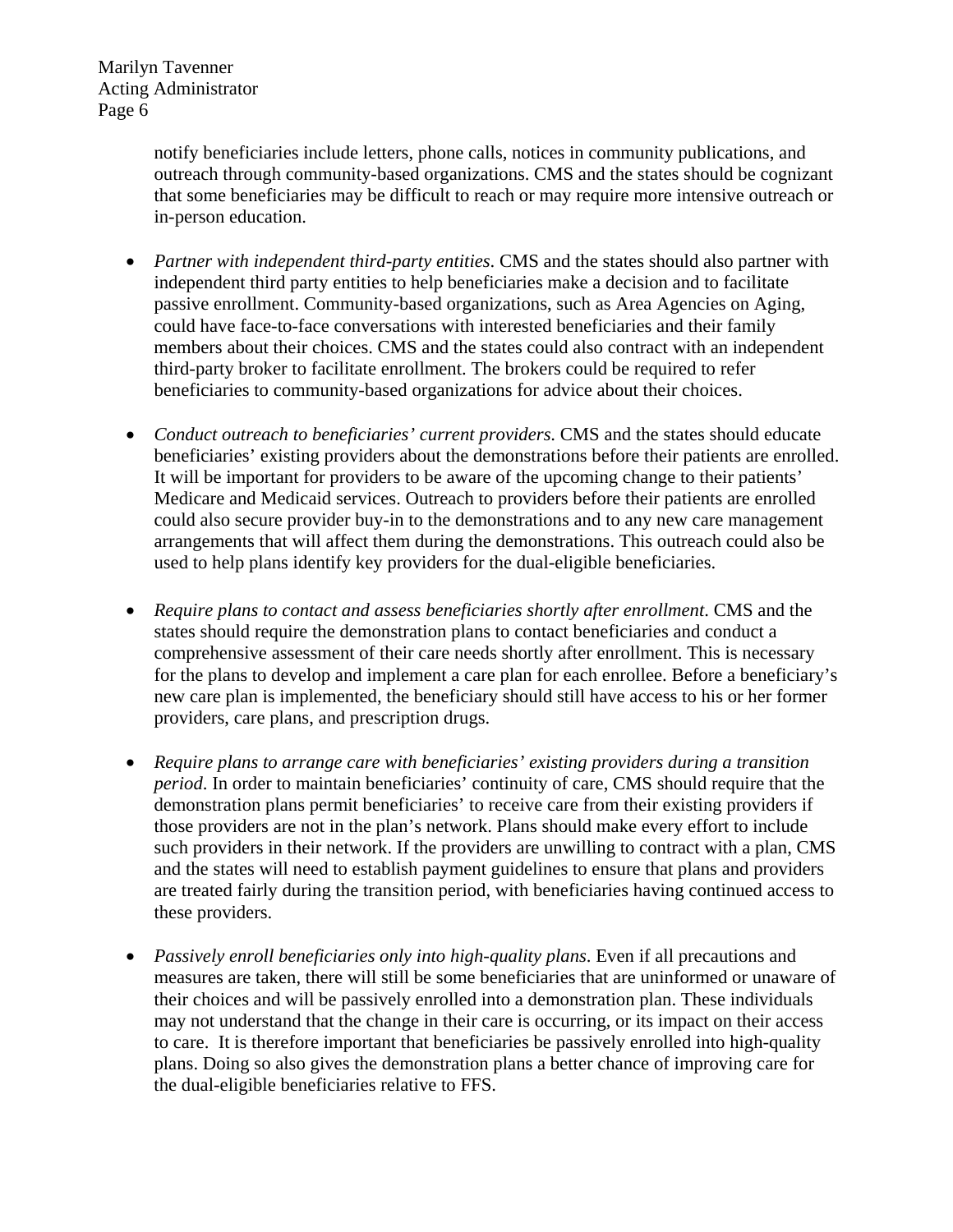> Ideally, the Medicare program would have robust quality measures for dual-eligible beneficiaries. Quality measurement for dual-eligible beneficiaries is an area that is still under development. There is a lack of robust quality measures for dual-eligible beneficiaries, particularly for subgroups of dual-eligible beneficiaries, such as the severally mentally ill and the developmentally disabled. Therefore CMS will have to use existing Medicare and Medicaid quality measures to identify high quality plans. For example, we agree with CMS's position that organizations that are currently under a Medicare enrollment and/or marketing sanction will not be eligible to participate in the demonstrations (and therefore will not be eligible for passive enrollment). CMS should not passively enroll beneficiaries into plans with low quality indicators.

## **Plan requirements**

The Commission has identified two issues of concern related to the plan requirements during the demonstrations. The first is whether demonstration plans will be held to Medicare requirements for MA plans. The second is how Part D will function under the demonstrations.

### MA standards should represent a minimum standard

For the capitated model, CMS has indicated that it intends for the Medicare requirements for demonstration plans' benefit package, network adequacy, drug benefit, and administrative processes to represent a minimum standard. CMS will then negotiate with states to develop the final requirements for areas where Medicare and Medicaid requirements overlap or conflict. The Commission believes that the requirements for MA plans should represent the minimum standard in every demonstration. This would provide a baseline standard of requirements and also would enable CMS to negotiate with the states to enrich some processes beyond the MA standard. Our consultation with states suggests that they expect the demonstration plans to adhere to the MA standards.

### Part D

The Commission also wishes to draw CMS's attention to the potential consequences of the treatment of Part D under the demonstrations. The first issue is that CMS will not require the demonstration plans to submit Part D bids. We are concerned that this policy could de-stabilize the Part D prescription drug plan (PDP) market for LIS beneficiaries by affecting the available number of benchmark plans and the amount of the premium subsidy. Dual-eligible beneficiaries are a large portion of the LIS population, and because the proposed scope of the demonstrations is so large, bids would be missing from the LIS benchmark calculation for most or all dual-eligible beneficiaries within a state.

It is difficult to predict what effect removing large numbers of dual-eligible beneficiaries from the LIS benchmark calculation will have on plan availability or premium subsidy amounts in a given year. If PDP enrollment for the remaining LIS population is concentrated in a few plans, the LIS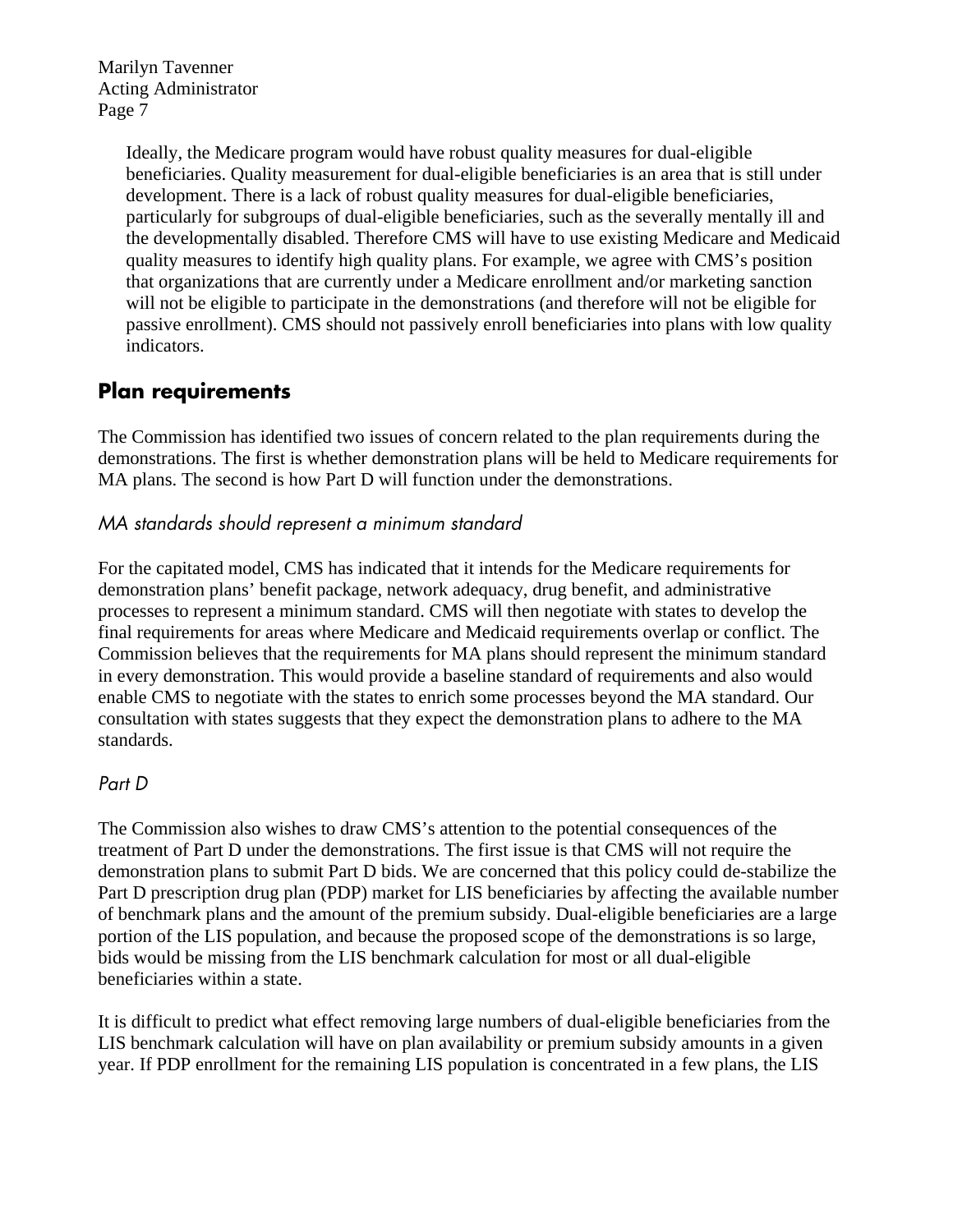benchmark will be based on bids from a small number of plans. This could lead to large swings in the benchmark amount which could cause year to year changes in the plans that qualify as premium-free for LIS enrollees. This instability could lead to an increase in plan turnover which would result in more LIS beneficiaries having to be reassigned more frequently. At a minimum, CMS should monitor the impact of the demonstrations on the PDP market. If the market begins to destabilize, CMS should consider requiring the demonstration plans to submit bids on the dualeligible enrollees.

The second issue is whether the drug benefit remains under Part D or reverts to a Medicaid benefit, as one state currently proposes to do. Competition among private plans in the Part D program has resulted in greater use of generic drugs. Additionally, beneficiaries have high degrees of satisfaction with the benefit. The Commission is concerned that a widespread movement of the drug benefit back to the states will result in an uneven benefit across the country for the LIS population and will lessen or undo the competitiveness in the current drug benefit.

# **Monitoring and evaluation**

CMS has stated that every demonstration program will be evaluated on the program's ability to improve quality and reduce costs. The Commission agrees with CMS and suggests that CMS collect a core set of measures from every demonstration to monitor access to care and quality during the demonstrations. CMS should also collect a core set of outcome measures that can be used to evaluate the effectiveness of the demonstrations.

Quality measurement is imperfect and work on identifying the best measures of quality of care for dual-eligible beneficiaries is still underway. CMS will have to utilize measures that are currently available. To the extent possible, the core set of monitoring measures should be collected on a realtime basis. This will help CMS and the states identify problems with quality or access to care and intervene during the demonstrations. Measures that can be used for monitoring include plan disenrollment rates, whether ordered services were given, rates of how quickly assessments were done after enrollment, and the number and nature of appeals and grievances. Outcome measures can also be used for monitoring and they can be used during the evaluation of the demonstrations. An additional option is for CMS and the states to develop a list of utilization measures. Examples of these measures include the number of primary care visits, emergency department visits, hospitalization, nursing home admissions, and hospital readmissions.

Every demonstration should be evaluated on measures of quality of care and cost. Ideally, the evaluation methodology would be structured to assess how the demonstration plans affect quality and cost relative to FFS or to the programs that dual-eligible beneficiaries were enrolled in before the demonstrations. CMS should endeavor to evaluate the demonstrations while they are ongoing and have the final evaluation completed as quickly as possible following the third year of the demonstrations. The evaluation should measure Medicare and Medicaid costs and estimate the financial impact on both programs separately so that policymakers can learn where savings were achieved for both programs (e.g. avoided hospitalizations for Medicare and avoided nursing home stays for Medicaid).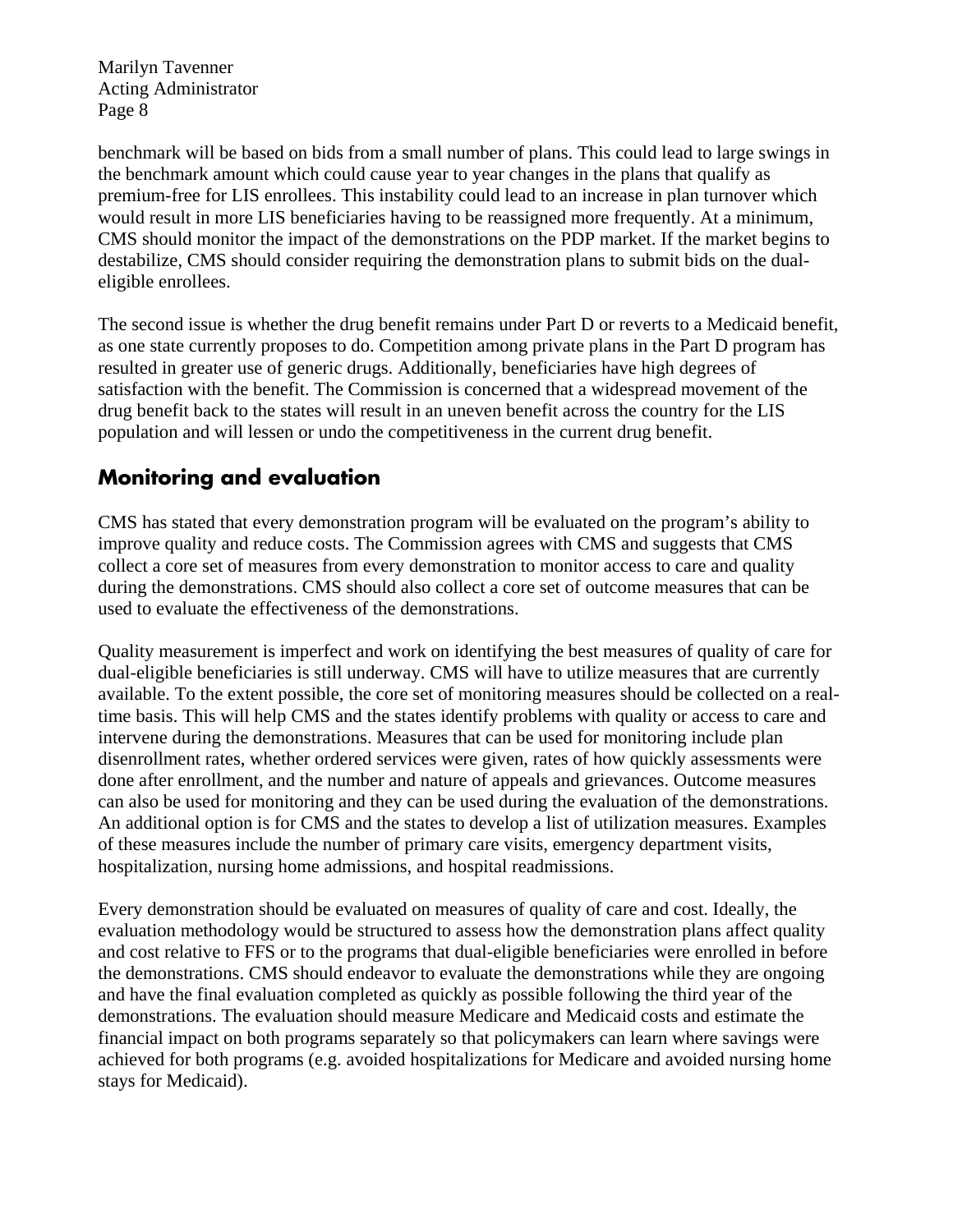## **Program costs and ensuring savings**

One of CMS's and the states' goals for the demonstrations is to reduce Medicare and Medicaid expenditures. In general, reductions in Medicare costs come from reductions in acute care use, such as emergency room use and hospitalizations. Reductions in Medicaid expenditures generally come from avoided nursing home placements. Under the managed FFS model, states will finance care coordination activities and will be able to share in any Medicare savings achieved.

As we understand it, under the capitated model demonstrations, CMS and the states will develop a combined Medicare and Medicaid spending baseline that is the estimate of how much each program would have spent on dual-eligible beneficiaries absent the demonstrations. CMS and the states will then model the amount of Medicare and/or Medicaid services that they expect the demonstrations to reduce. The expected reductions in services will be converted into an aggregate (i.e. combined Medicare and Medicaid) savings estimate. CMS and the states will then reduce the Medicare and Medicaid capitation rates to the plans by the aggregate savings estimate, resulting in total Medicare and Medicaid spending that is below the spending that would have occurred absent the demonstration.

The objectives of the demonstrations should be to first improve quality and care coordination for dual-eligible beneficiaries and then ideally reduce Medicare and Medicaid expenditures. The Commission has great concerns regarding the financing of these demonstrations and the approach to achieving savings. First, savings will be allocated between the Federal government and states based on the respective Medicare and Medicaid shares of total spending even though savings are more likely to come from one program or the other depending on the circumstances of the individual patient. Data recently published indicates that dual-eligible beneficiaries tend to be high cost to either Medicare or Medicaid, but are not often high cost to both programs simultaneously.<sup>c</sup> Thus, CMS has proposed a method for allocating savings without providing evidence that sharing based on the proportion of Medicare and Medicaid spending will be equitable. It would be better if CMS were to estimate savings separately for Medicare and Medicaid and then adjust each program's capitation rates based on these estimates. An alternative methodology for setting the capitation rates is discussed below.

Second, some states and plans view the demonstration as a method of using Medicare funds to supplement Medicaid funds. Some plans and states have indicated that they expect Medicaid costs to increase in the short run (from greater home and community-based care and higher state administrative oversight costs). Those plans and states expect to use their portion of up-front Medicare savings to finance these costs. The question is whether these immediate cost increases are ultimately offset by avoidance of nursing home stays in the long run. This is a good question to test through the demonstrations. However, if the assumption that there will be savings in the long run is incorrect, and large scale enrollment in these plans makes it difficult to reverse the demonstrations, Medicare trust fund dollars would be subsidizing Medicaid expenditures. It is also theoretically possible that Medicaid could end up subsidizing Medicare if Medicaid savings appeared in the short-run and Medicare savings failed to materialize. This is another reason to test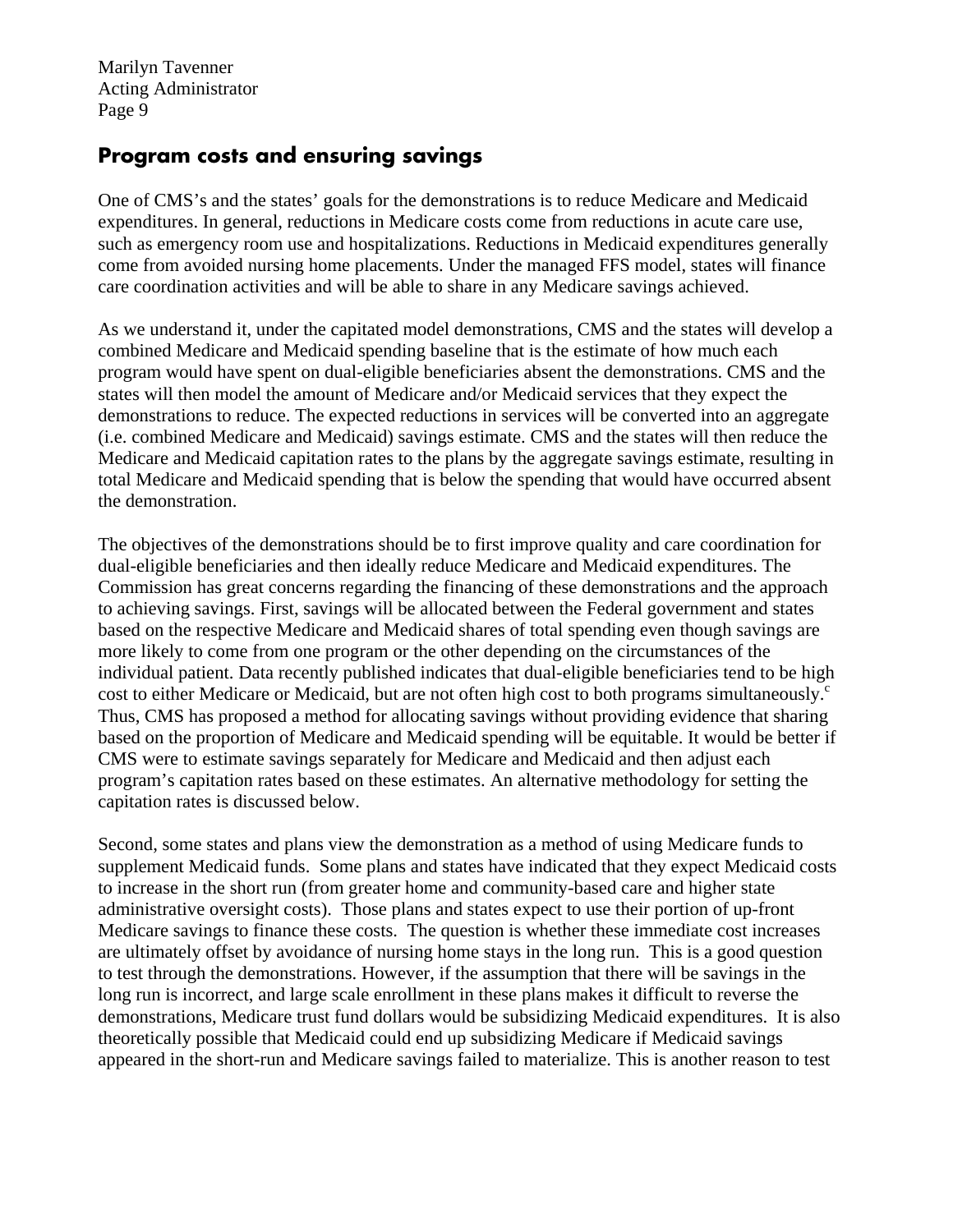the demonstrations on a smaller scale, and CMS should only select demonstration plans that show a credible pathway to both Medicare and Medicaid savings.

It is a general Commission principle to consider the impact of policies on the Medicare trust funds and the long-run sustainability of the Medicare program. We highlight the following considerations for CMS to adhere to during negotiations with states and the demonstration plans:

- *Accurately estimating the Medicare and Medicaid spending baseline*. It is critical that CMS and the states accurately estimate what Medicare and Medicaid would have spent on the dual-eligible beneficiaries' that are likely to enroll in the demonstrations, absent the demonstrations. If the baseline spending is not accurately estimated, then the capitation rates to the demonstration plans may not produce savings to each program or may overestimate savings. There are many complications with developing the baseline, including trying to predict which dual-eligible beneficiaries will enroll in the demonstrations and whether those individuals would have been in FFS or enrolled in an MA plan absent the demonstrations. CMS should be transparent about the assumptions made in the development of the Medicare and Medicaid spending baseline in each state, and information about the methodology should be publicly available. For example, it is our understanding that CMS plans to build into its Medicare baseline the recent quality payments for MA plans that CMS added to plan payments using its demonstration authority. The Commission has strongly objected to CMS's use of its demonstration authority to make unilateral changes in payment rates. Including these payments in the demonstration baseline institutionalizes these payments to the plans and, all things being equal, is an additional subsidy for Medicaid services.
- *Developing realistic savings estimates to develop capitation rates*. It is important that CMS and the states determine realistic and appropriate estimates of savings from the demonstrations. CMS should ensure that the portion of state savings attributable to federal matching contributions to the states is returned to the federal treasury. If the savings estimates are set too low, the capitation rates will exceed the cost of care, and the health plans will benefit. On the other hand, if the savings estimates are set too high, the capitation rates will be set lower than the cost of care, and the health plans may struggle to provide services to enrollees. CMS should be transparent about the savings assumptions in each state, including which types of services are expected to decline, as well as the amount of savings attributed to different categories of services.
- *OACT certification of the baseline and the capitation rates*. Because a crucial element for the success of the demonstration is the ability to accurately set the baseline, estimate the savings, and develop the capitation rates, it is important that the CMS Office of the Actuary (OACT) certify the accuracy of the baseline and the savings estimates.
- *Setting reasonable capitation rates*. Baseline spending will be an estimate of how much Medicare and Medicaid would have spent on the beneficiaries enrolled in the demonstrations absent the demonstrations. Taking into account the costs of administering the demonstrations and possible additional costs of providing Medicare and Medicaid services (reflecting unmet needs or the initial provision of additional services); it is likely